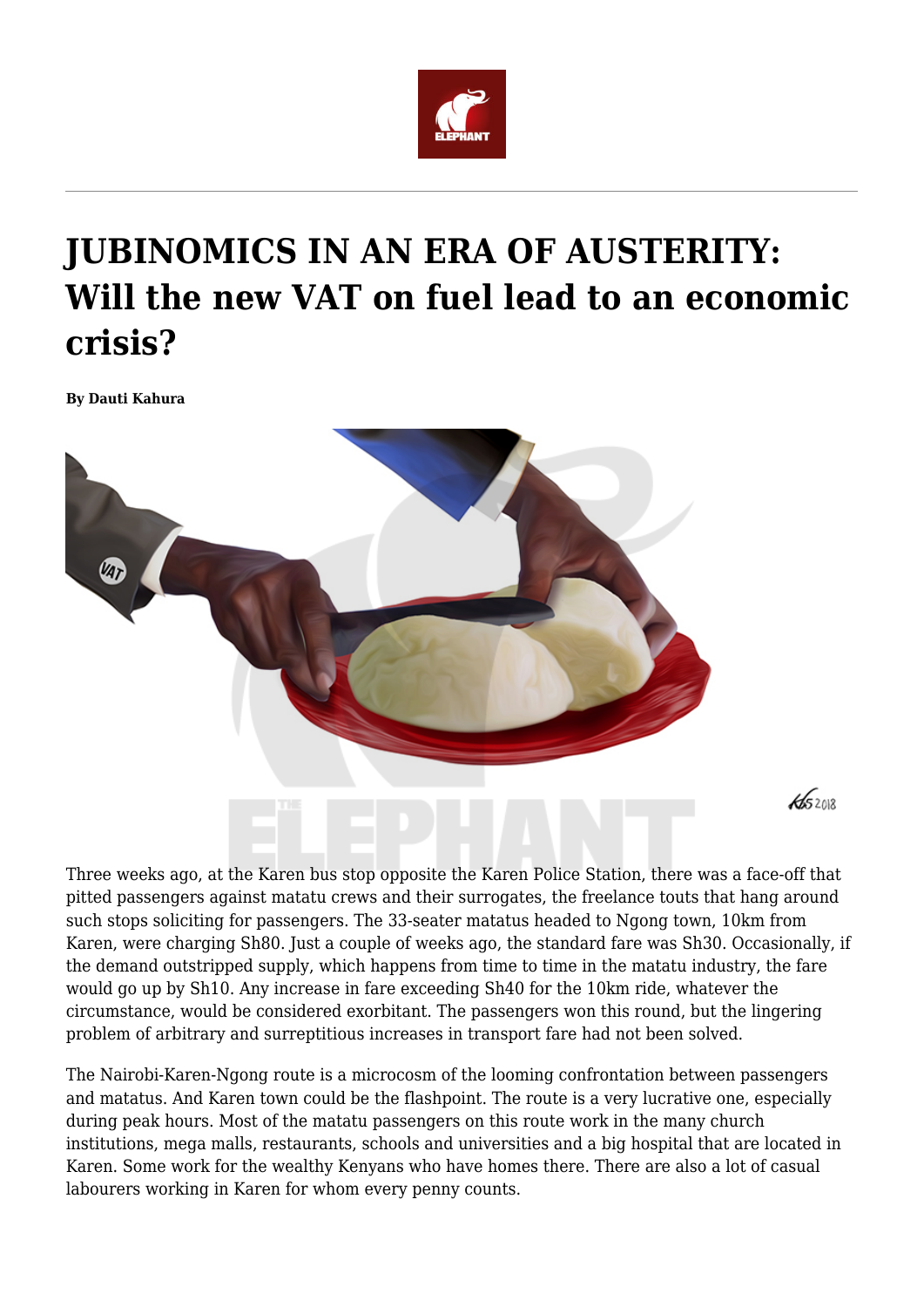The tension that had been building between the passengers and the matatu crews had been palpable: *"Hawa wathii siku moja watachoma hizi matatu, hii hasira yao ni mbaya sana,"* ("These passengers will torch these matatus one of these days, their anger is real") said a matatu driver. Wary of the people's wrath, the matatu crews wait for the people to board the matatu, then ambush and cajole them with the ridiculous fare increase. But a fortnight ago, the people refused to enter the matatus, until the crew members publicly announced the fare they were charging. After a 30 minute stalemate, the matatu crew eventually lowered the fare to Sh100. *"Lakini bado hawa wathii wananung'unika, sasa sijui wanataka tufanye nini."* ("Even after giving them a fairer price, the people are still grumbling, I don't know what they expect us to do.")

Since September 1, 2018, when the new 16 per cent VAT (value added tax) on fuel [took effect](https://www.capitalfm.co.ke/news/2018/09/kra-says-16pc-vat-on-petroleum-products-takes-effect-today/), there has been a commotion in the public transport industry. The Karen-Ngong town driver who said that angry passengers may one of these days burn down matatus to protest against what they consider to be unfair matatu fares, was voicing a concern that has in the past few weeks put matatu crews on edge. *"Wathii wanateta sana, wengine wanataka tu guoko na sisi…si kupoa,"* said a matatu driver operating on the Nairobi-Limuru town route. *(*"Passengers are really complaining, some are picking fights with us…it is not a good sign.")

Since September 1, 2018, when the new 16 per cent VAT (value added tax) on fuel took effect, there has been a commotion in the public transport industry. The Karen-Ngong town driver who said that angry passengers may one of these days burn down matatus to protest against what they consider to be unfair matatu fares, was voicing a concern that has in the past few weeks put matatu crews on edge.

The Karen-Ngong driver who was edgy about passengers' uneasiness with the hiked fares said that he was struggling to remit the Sh8,000 his boss demands at the end of each day. "On several instances, we've had to forego our own pay. At Sh115 a litre, the diesel has become way too expensive. We asked the matatu owner to stabilize his profit to Sh7,000, with the hope of balancing the books, at the end of every day but it is not working. I think some people have cut their reliance on matatus. This has a direct relation with frequency of the roundtrips we make – the fewer the roundtrips, the lesser the money we make."

The matatu cooperatives (Saccos) in Nairobi are in a quandary: they have been mulling (even before the fuel tax increase) over how to "rationalise their increasing costs of operations without being seen as gleeful and uncaring," said a top brass at the Matatu Owners Association (MOA). "The business is really hurting, but so are our customers, yet, somebody has to carry the load and feel the pain. Unfortunately, it has always to be the consumer."

But the Saccos have been hesitant: They are afraid of pushing too hard lest their customers rebel and spark off a wave of street demonstrations. Conversely, the industry is undergoing one of its most trying times in recent times – dwindling fortunes occasioned by a gloomy economic outlook. "How long can they hold on like this? That is the Saccos' bosses' question," said the MOA official.

In a bizarre incident on September 16, a matatu stopped at Corporation stage (that is before Uthiru on the Nairobi-Nakuru highway) to pick passengers to Nairobi. Before the driver could know what was going on, a chap grabbed the matatu keys, scaled the dividing wall of the dual carriageway and ran off with keys. The people milling around the stage seemed unperturbed by the incident and the passengers inside and outside the matatu did not seem to mind the ordeal. Afterwards, when I asked one of the freelance touts why the fellow (who is very well known around the area), was risking his life snatching keys from a matatu, his answer was: *"Hizi mathree zinaumiza watu sana."* ("These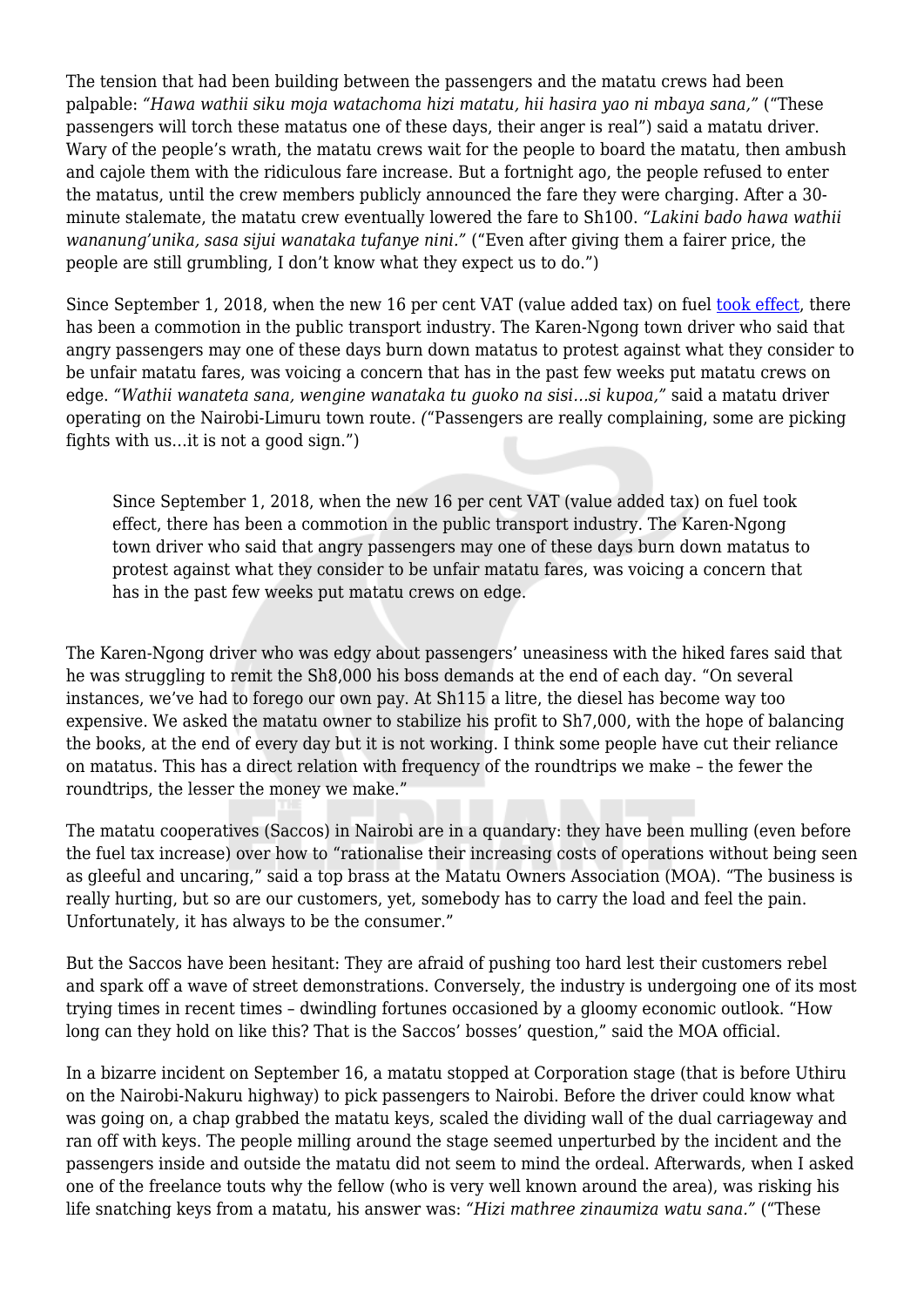matatus are squeezing people financially.")

The matatus operating along long distances are not faring any better. My driver friend who operates a Nairobi-Nyahururu shuttle has been mourning since VAT on fuel was introduced. "I'm now spending Sh5,000 on fuel to and from Nyahururu, up from Sh3,200. Nyahururu is exactly 200km from Nairobi city centre. I used to charge my passengers Sh350 one way from Nairobi to Nyahururu before the fuel increase and I'd still take home between Sh3,200 and Sh3,500. It was reasonable."

After September 1, he increased the fare to Sh400, but this has not helped. *"Ndiraruta wira wa kuhura mai na ndiri."* ("I've resorted to pounding water in a mortar – in short, I'm doing zero work.") Even after increasing the fare by Sh50 per person, the best he can take home at the end of the day, he told me, was Sh3,400, after deducting his expenses. As it is, his transport business was running on a Sh1,800 deficit every day – courtesy of the fuel tax. "I can't dare push the fare more than Sh400: I know my customers, they are also suffering, we've to wait and hope President Uhuru will lower the prices," said the driver nonchalantly.

The journey to Nyahururu is usually a one-way trip: A shuttle leaves Nairobi for Nyahururu in the morning at around 9.00am. The 200km trip usually takes about four hours. If the shuttle is lucky, it will make the return trip to Nairobi by between 5.00pm and 6.00pm, arriving in Nairobi at around 10.00pm. There are between 240 and 260 14-seater shuttles on the Nairobi-Nyahururu route. "If you make the round trip," said my driver friend, "you count yourself lucky."

His prayer about President Uhuru rescinding the implementation of VAT on the fuel sounded halfhearted and without conviction – like a person who already knows it is impossible but hopes for the unexpected to happen. "The truth of the matter," he opined, "is that even if the fuel levy was dropped entirely, there certainly would be some relief, but life as it is, is already tough. Too much money had been stolen under President Uhuru's watch and that is the price we've to pay for the profligacy." But it has become increasingly difficult to hold a discussion on President Uhuru Kenyatta's performance, especially with Jubilee supporters, like my driver friend. *"Nitutigane na uhoro ucio."* ("Let's just leave that topic alone.")

President Kenyatta's [recent fulmination](http://www.president.go.ke/2018/09/18/jubilee-mps-endorse-presidents-proposal-to-reduce-vat-on-petroleum-products-to-8-per-cent/) against matatu owners increasing fares, lest their licenses are revoked by National Transport and Safety Authority (NTSA) was rebutted by MOA, which argued the threat [had no basis in law.](https://www.nation.co.ke/business/Uhuru-s-order-on-fare-control-has-no-legal-backing/996-4768072-coxlk6z/index.html) "The President," said a Jubilee Party MP, "will soon realise that nobody will be taking his threats any more seriously. He is a lame duck president who is doing his final term and holds no sway whatsoever on the politics of the future."

The imposition of VAT on fuel has had an inflationary effect on practically every commodity that must be transported from point A to point B. In effect, this means that soon almost every household item will become more expensive.

On 20 September, the controversial [Finance Bill, 2018](https://www.nation.co.ke/news/Uhuru-Kenyatta-signs-Finance-Bill-2018/1056-4770354-sndhkxz/index.html) was passed by MPs. And without wasting any time, the President assented to the Bill the following day. The Bill's vote in Parliament had been preceded by a little-nested game between the MPs and the President. The Parliamentarians had already threatened to shoot down Uhuru's proposal to halve the VAT to 8 per cent, maintaining that there should be none placed on fuel and defying party chief whips.

The imposition of VAT on fuel has had an inflationary effect on practically every commodity that must be transported from point A to point B. In effect, this means that soon almost every household item will become more expensive.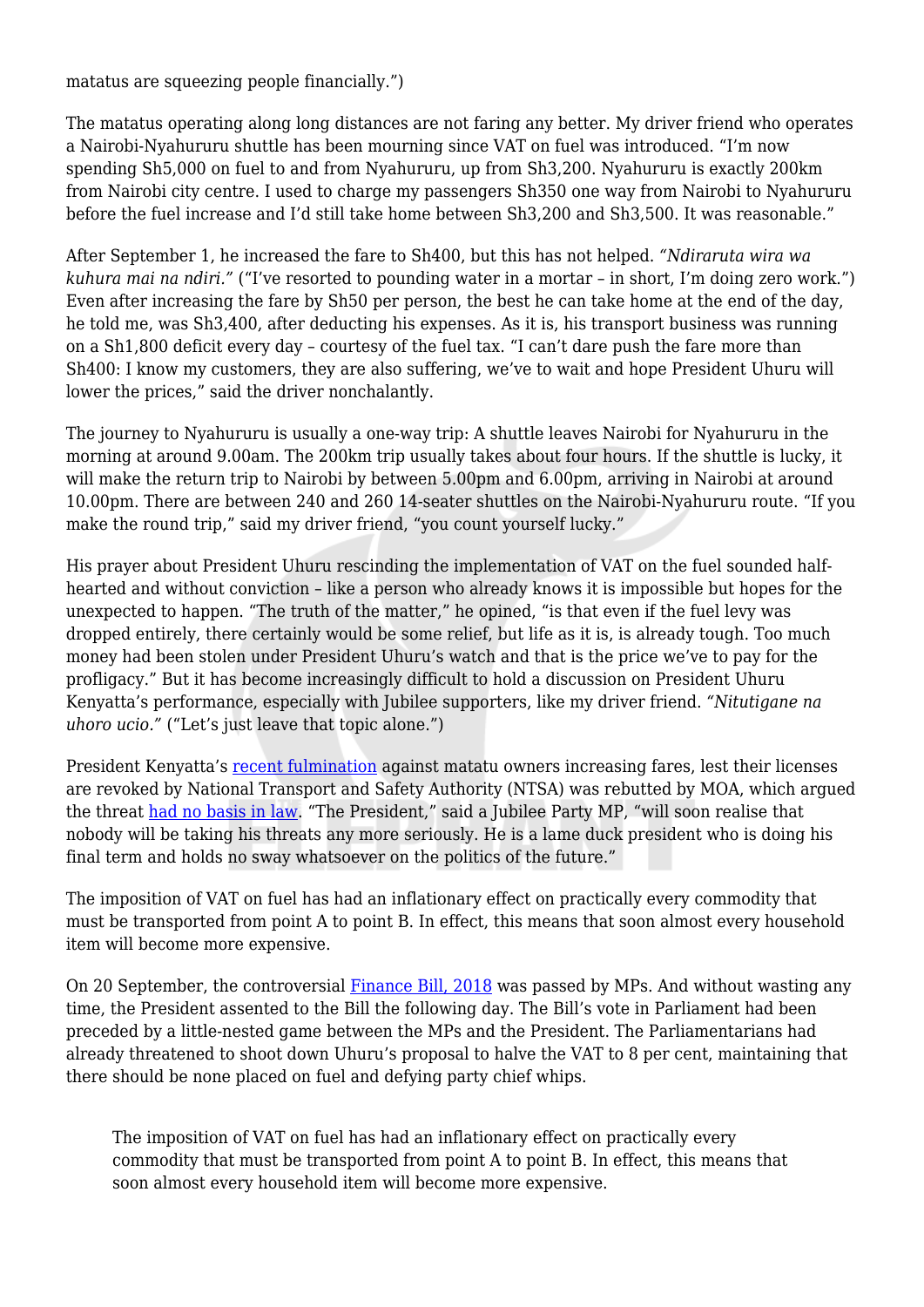"I'm afraid to tell you that even with that seeming reprieve, nothing much will move immediately," said an oilman who imports oil products and runs several petrol stations in Kenya, Rwanda and Uganda. "These are the reasons: VAT is charged at the point of sale and is calculated as 16 per cent on all other costs of the product, over and above the other taxes and levies other than VAT. No importer will agree to sell at a loss simply because politics have been at play. So, even if the Finance Bill 2018 becomes law, with the President's incorporation of the eight per cent VAT proposal, oil importers will not agree to lower their prices. We must first empty all the fuel bought within the time the VAT on fuel was imposed till we bring in new consignments. And this will take some time. If the people are thinking they are going to enjoy the VAT reprieve immediately, they are deluded."

The oil tycoon told me that such a situation presents a perfect scenario for the industry to play market games. "If, for example, some oil importers, for whatever reason (most obviously, it would be for a quick super profit), choose to create an artificial oil shortage by hoarding their product, the price must necessarily shoot upwards, momentarily disrupting the official levy on fuel products."

Apart from the matatu price jolts, the effects of the VAT on fuel has been heavily felt by the longdistance transport trucks that move all manner of goods from source to different markets. Businessmen who transport goats and sheep from Isiolo, Laisamis, Loiyangalani, Mandera, Maralal, Marsabit, Moyale, Turbi, Sololo and southern Ethiopia to Kiamaiko abattoirs in Huruma, Nairobi, told me that their fuel costs had gone by up by between Sh10,000 and Sh12,000 per trip. These animals are carried for up to 14 hours by 10-wheel Mitsubishi Fuso trucks on some of the roughest roads and in the most bandit-prone territories. "Already the wear and tear of the trucks has been staring down at us, but with this new tax on fuel, it has complicated our business," said one of the transporters.

"The increase in the fuel costs means that they have to also pass down the burden to us butchermen," said Francis Kimani, a butcher, who goes to Kiamaiko every day to buy meat products, including goats' heads, offal for making *mutura* (sausage-like delicacies) and hoofs for boiling soup. Until recently. Kimani was buying up to 100 goat heads every day at Kiamaiko to sell to his staunchly loyal customers at his outlet at the central bus station in Nairobi. "I arrive at Kiamaiko by 6.00am, pick my stuff and quickly head back to my base, because my customers want to find me ready by latest 11.00am."

Kimani hires a boda-boda (motorcycle taxi) to transport his meat products in a box-like container. "I was paying the driver Sh250 per trip to the bus station, but after the VAT increase, he doubled the amount," he said. But that is not the only burden he has to bear: already the prices of his meat products have gone up by more than 30 per cent. "I'll confess I was doing a roaring business until this VAT thing came. My customers have dwindled, partly because I am buying less goat heads and partly because they are also feeling the pinch." From selling 100 heads by the end of the day, Kimani is now barely selling 30. He said that if nothing improves, he will consider relocating to either Isiolo or Rumuruti in Laikipia County. The business was proving too difficult to sustain. "I was born in Rumuruti, I know there isn't much there, but home is home." *"Nairobi tuokire gwetha ido na muturiri."* ("Nairobi's not home, we just came here to look for money and a living.") He said that in Isiolo he could look for work as a truck driver.

The VAT on petroleum products was first [mooted in 2013](http://www.brainstorm.co.ke/2013/10/01/death-by-vat/), just after President Uhuru Kenyatta and his deputy, William Ruto, formed the Jubilee coalition government. The VAT Act 2013, as it came to be known, was not implemented immediately; it was shelved for three years till 2016. When it came for review in September 2016, Treasury mandarins, through the drafting of the Financial Act 2016, postponed its introduction. But in March 2018, the Treasury Principal Secretary, Kamau Thugge, finally [signalled](https://www.businessdailyafrica.com/economy/Petrol-price-to-hit-Sh130-as-VAT-charge-kicks-in/3946234-4706264-u2epb7z/index.html) the fact that beginning this September, the 16 per cent VAT on fuel would certainly be effected. This would mean that for every litre of fuel sold at a petrol station, Sh18 would be added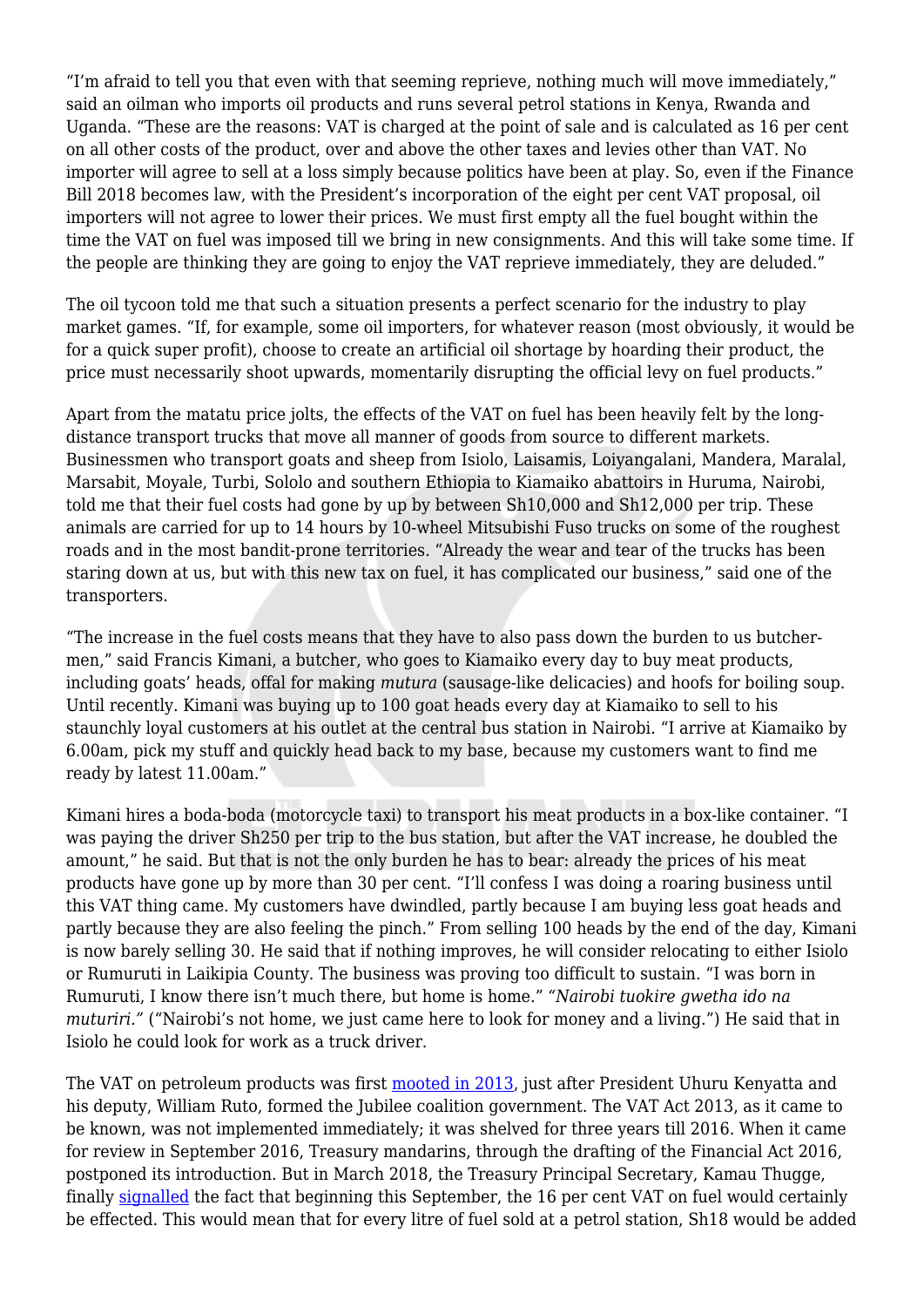on top of the original cost: a 14 per cent increase per litre.

Thugge was candid: The government had no option but to swallow the International Monetary Fund (IMF)'s bitter pill. Since 2016, the IMF has wanted the government to levy VAT on fuel as a way for it to collect extra revenue domestically. However, it is important to note that although petroleum products were previously exempt from VAT, they are still one of the most taxed commodities in Kenya.

This time last year, the Jubilee government was reeling from two shambolic elections – both conducted within two-and-half-months. The government was broke and was looking for credit facilities, so it turned to the IMF. The VAT on fuel, therefore, is part of the [stringent conditions](https://www.standardmedia.co.ke/business/article/2001273205/conditions-to-kenya-as-imf-extends-rainy-day-loan) that the IMF has imposed on the Jubilee government in exchange for access to a standby credit facility – a fallback plan for Kenya's Exchequer in case the economy finds itself in the ICU and needs quick resuscitation.

"Playing good politics," and presumably exhibiting "poor leadership", President Uhuru seemingly [chastised MPs](https://www.the-star.co.ke/news/2018/09/13/uhuru-rejects-finance-bill-shelving-16-vat-on-fuel_c1818557) for initially rejecting his proposal halve the VAT on fuel to 8 per cent. The truth of the matter is that the President himself, in regard to the "problematic" taxation issues, is neither playing good politics nor exhibiting wise leadership.

This time last year, the Jubilee government was reeling from two shambolic elections – both conducted within two-and-half-months. The government was broke and was looking for credit facilities, so it turned to the IMF. The VAT on fuel, therefore, is part of the stringent conditions that the IMF has imposed on the Jubilee government in exchange for access to a standby credit facility – a fallback plan for the Kenya's Exchequer in case the economy finds itself in the ICU and needs quick resuscitation.

"The Bill according to the Budget highlights by the Cabinet Secretary for the National Treasury and Planning is intended is to raise an additional KSh27.5billion to finance 2018/19 fiscal budget year," observes the *Department Committee on Finance and National Planning: Report on the Consideration of the Finance Bill 2018*. The [report says,](http://www.parliament.go.ke/sites/default/files/2018-09/Report%20on%20%20the%20%20President%27s%20reservations%20on%20the%20Finance%20Bill%2C%202018_0.pdf) "total projected expenditure and net lending for 2018/19 estimates amounted to KSh2.533 trillion to be financed through ordinary revenue (KSh1.743 trillion) and AIA (Annual-in-Advance) (KSh179.95 billion). Expected external grants will amount to KSh47.037 billion, bringing the revenue to KSh1.970 trillion. This leaves a fiscal deficit of KSh562.748 billion to be financed through debt. The proportion of revenue estimates to GDP for 2018/19 is 19.6 percent which is equivalent to that of the 2017/18 budget."

The Kenya Association of Manufacturers (KAM), one of the lobby groups that presented its resolutions to the committee, argues in the report that, "(the) local manufacturer was losing competition vs major foreign player. The local industries are manufacturing basic products with low gross margin compared to most foreign players, who can support the duty costs. Local players had to increase their prices around (five percent) and it's the final consumer that will pay for the final bill. This, in turn, was jeopardising local employment."

A Kenyan industrialist who had intended to contract some local companies to manufacture carton boxes for packaging consumer goods, such as milk, in the Democratic Republic of Congo (DRC), told me he took his business to Uganda after he was hit with a prohibitive tax levy. "The Kenyan companies were charging me \$0.7 per carton box – that is exclusive of transport logistics and documentation charges," said the entrepreneur. "Yet in Kampala, I was being charged \$0.42 – inclusive of transport and documentation costs, what they refer to as free on board (FOB)."